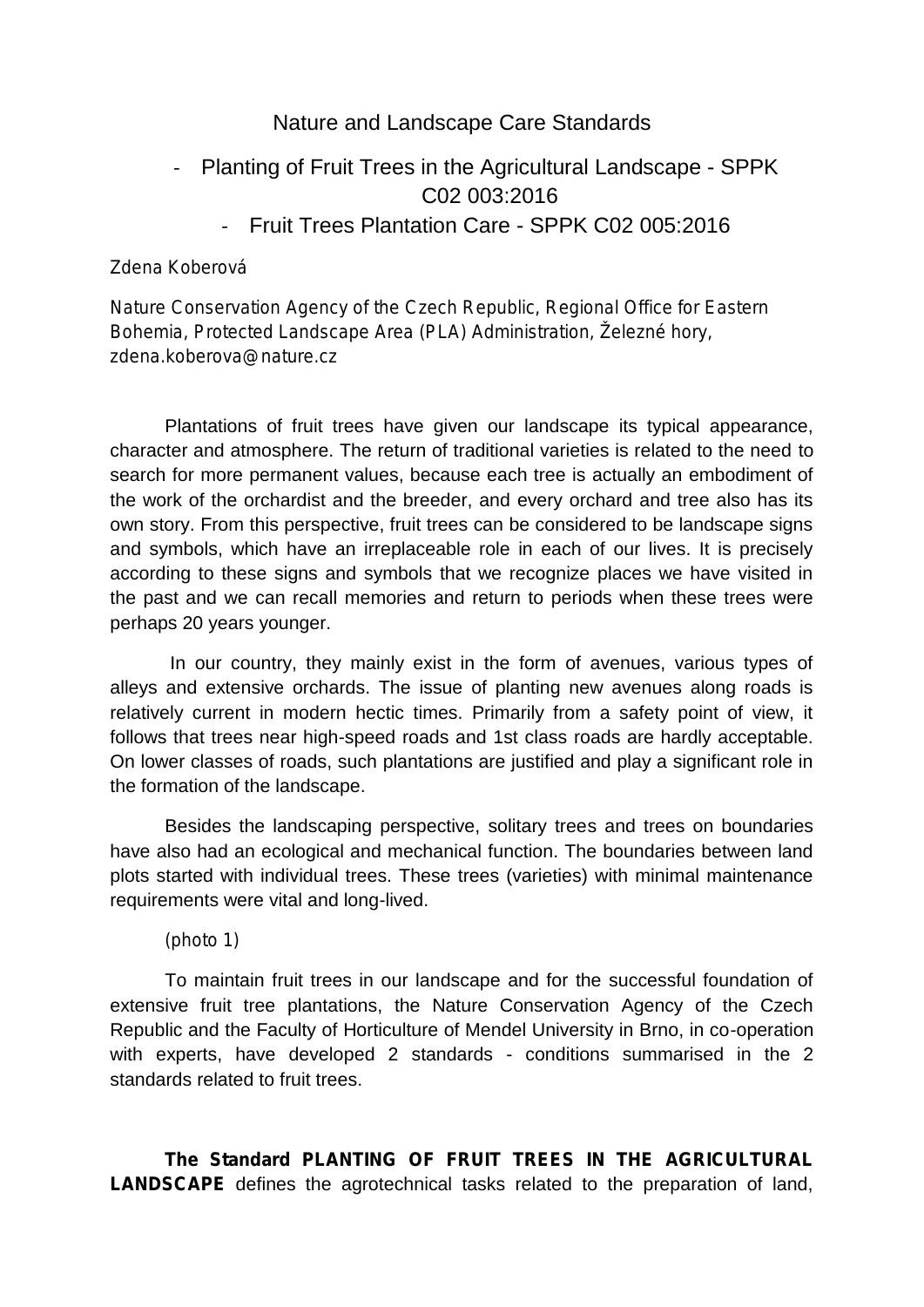planting and subsequent care for fruit trees growing outside intensive production orchards away from plantations up to the 10th year of their lives.

The standard is intended for plantations of fruit trees with harmonic merging of traditional production functions with current requirements for the fulfilment of non productive functions. In functional plantations, none of the functions significantly dominates over the others. For this reason, some parameters are determined by way of derogation from pomology values. The purpose of the standard is to enable the use of the wealth of varieties of fruit trees, which differ significantly in terms of abilities to use or tolerate different site conditions. The wealth of diverse varieties of fruit trees growing in the open countryside has been an integral part of the agricultural landscape of the Czech Republic for centuries. As required by the standard, the varieties used for functional planting are labelled as so-called fruit tree preservation assortments.

As part of standard, fruit trees are divided into fruit trees and fruit bushes. Below are the divisions according to economic and temperature requirements.

The following species are grown as fruit trees:

 Peach tree (*Persica vulgaris*) – hereinafter the peach tree, Common pear tree (*Pyrus communis*) – hereinafter the pear tree, Domestic apple tree (*Malus domestica*) – hereinafter the apple tree, Service tree - jeřáb domácí (synonym jeřáb oskeruše) (*Sorbus domestica*)\* – hereinafter the service tree, Rowan (*Sorbus aucuparia var. dulcis*)\* – hereinafter the Rowan tree, Sweet chestnut (*Castanea sativa*) – hereinafter the sweet chestnut tree, Quince (*Cydonia oblonga*) – hereinafter the quince tree, Common almond (*Amygdalus communis*) – hereinafter the almond tree, Common apricot (*Armeniaca vulgaris*) - hereinafter the apricot tree, Common medlar (*Mespilus germanica*)\* – hereinafter the medlar tree, Black mulberry (*Morus nigra*)\*, white mulberry (Morus aba) – hereinafter the mulberry tree, English walnut (*Juglans regia*) – hereinafter the walnut tree, ) slivo švestka (*Prunus domestica*), slivo obecná (Prunus insititia) – hereinafter the prunus tree, Wild cherry (*Cerasus avium*) – hereinafter the cherry tree, Sour cherry (*Prunus cerasus*) – hereinafter the sour cherry tree.

The following species are grown as fruit bushes:

Cornelian cherry (*Cornus mas*)\* – hereinafter the Cornelian cherry bush,

quince,

Common hazel (*Corylus avellana*) – hereinafter the hazel bush,

- medlar\*,
- mulberry\*.

\* *Not on the list of fruit species and genera according to Decree No. 378/2010 Coll.*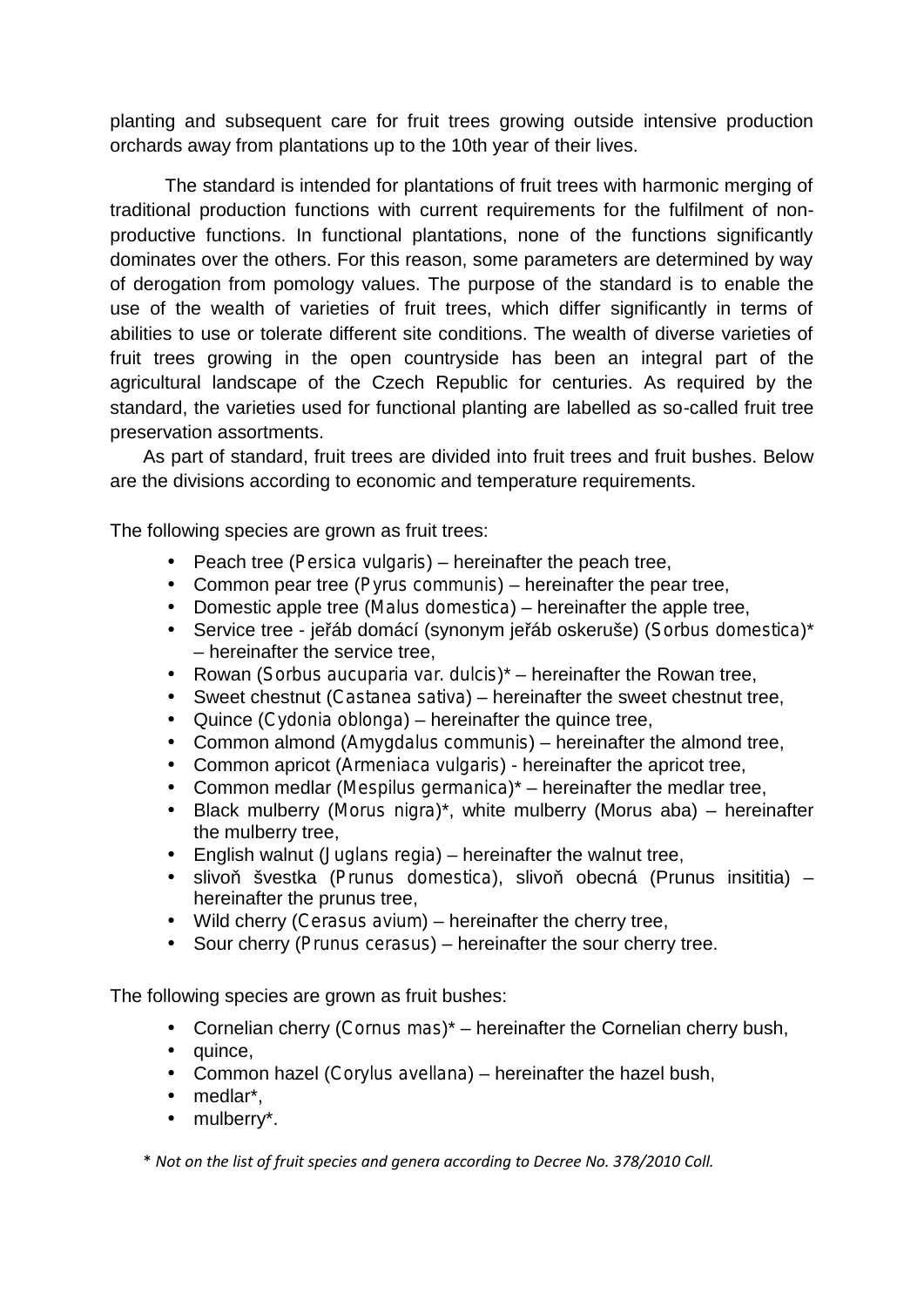## **Planning and Projection of Planting**

The planning phase runs in several steps, such as selection of a site, evaluation of the spatial conditions of the planting area, to the selection of the species and variety (priority, local, specialised, acceptable and research variety) and selection of the rootstock (strongly growing rootstock). When selecting a site, the main criterion is the altitude. For standard fruit species, the limit for altitude is 600 m above-sea-level, while for the thermophilic species, the limit is up to 250 m (in justified cases up to 350 m) above-sea-level. A fundamental factor for successful cultivation of fruit trees is the selection of the rootstock. The fruiting varieties of the fruit trees must be grafted *on strongly growing rootstocks.*

| <b>Species</b>              | generative rootstock                                                                                                                                                                                                                                                                                                                           | vegetative rootstock                    |
|-----------------------------|------------------------------------------------------------------------------------------------------------------------------------------------------------------------------------------------------------------------------------------------------------------------------------------------------------------------------------------------|-----------------------------------------|
| Apple tree                  | Apple stock-tree, grass plot planted<br>with apple trees, J-TE-1, J-TE-2, J-<br>KL-1, J-KL-2, J-KL-3, J-KL-4                                                                                                                                                                                                                                   | A2, M11, M16, J-TE-C.                   |
| Pear tree                   | Pear stock-tree, grass plot planted<br>with pear trees, H-TE-1, H-TE-2,<br>Pyrus betulaefolia                                                                                                                                                                                                                                                  | OHxF 282 (synonym Farold 282,<br>Dayre) |
| Cherry and sour cherry tree | The třešeň ptáčnice taxonomy, for<br>example, P-TU-1, P-TU-2;<br>The mahaleb taxonomy - for<br>planting in more arid soil, for<br>example, MH-KL-1                                                                                                                                                                                             | SL64, MHKOA                             |
| Prunus tree                 | The slivoň myrobalán (Prunus<br>cerasifera) species - for planting in<br>more arid soils: non-selected<br>myrobalan, MY-BO-1, MY-VS-1;<br>The prunus domestica species and<br>Prunus insititia (prunus): - only in<br>more moist soils: for example,<br>Saint Julien 2, S-BO-1, Durancie,<br>Wangenheimova, Zelená renklóda,<br>Špendlík žlutý | Marunke (synonym Prunus<br>Ackermani)   |
| apricot tree                | Prunus cerasifera species - see<br>prunus;<br>The apricot stock-tree (not for<br>planting in heavy soils), for<br>example, M-VA-1, M-VA-2, M-VA-3,<br>M-VA-4, M-LE-1, MLE2, M-HL-1,<br>MHL <sub>2</sub> .                                                                                                                                      | Marunke (syn. Prunus Ackermani)         |

## **Permitted rootstocks for fruit trees (Annex 1 to the Standard)**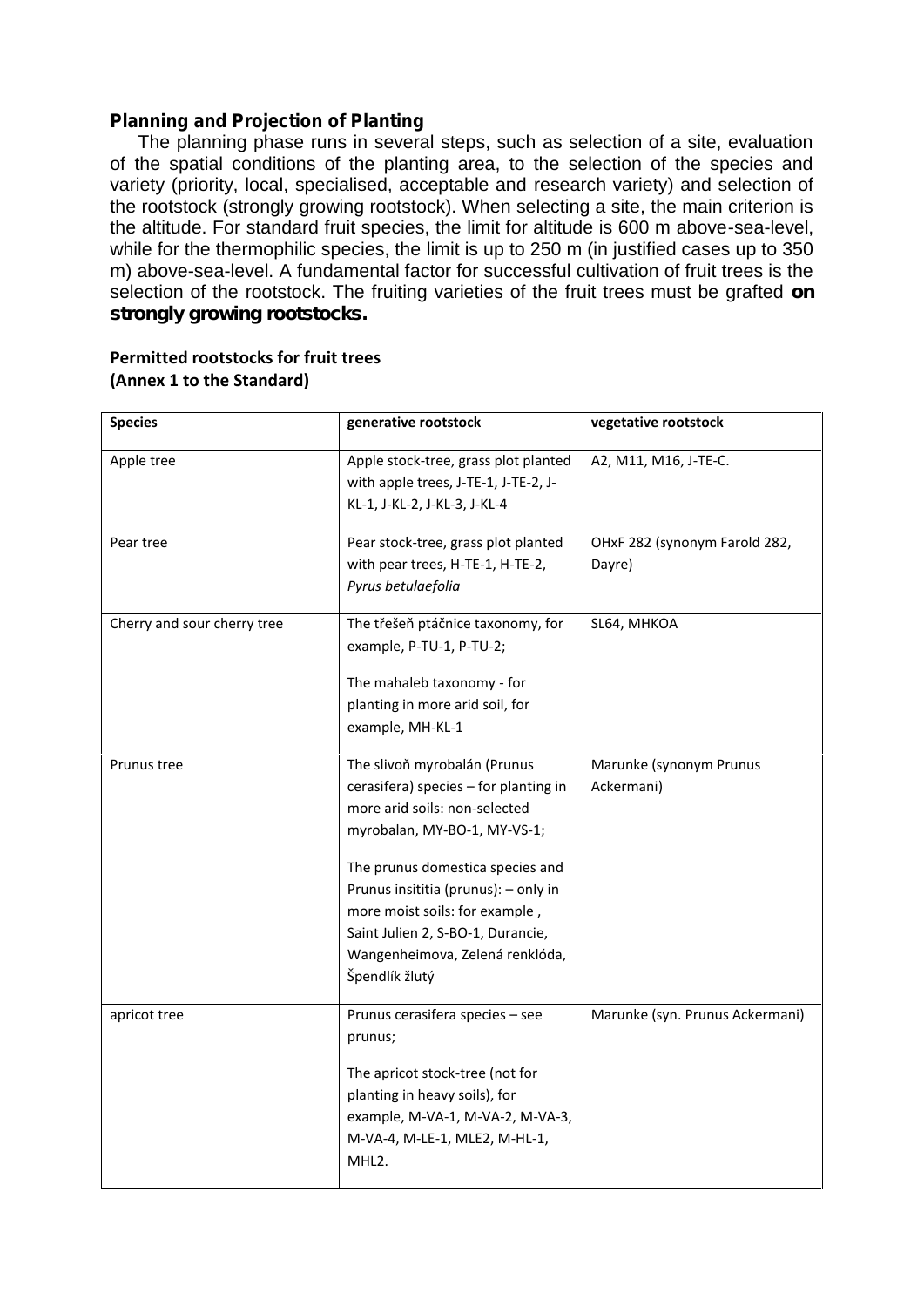| Almond tree  | The almond taxonomy: for<br>example, MN-VA-1;                                      |                          |
|--------------|------------------------------------------------------------------------------------|--------------------------|
|              | Peach-almond taxonomy: for<br>example, MB.VA-1, BM-VA-2.                           |                          |
| Medlar tree  | A grass plot planted with pear<br>trees, pear stock-trees, and Rowan<br>trees      |                          |
| Quince tree  | Pear stock-tree, a grass plot<br>planted with pear trees and quince<br>stock-trees |                          |
| Rowan tree   | Rowan stock-tree                                                                   | $\overline{\phantom{a}}$ |
| Service tree | Service tree stock-tree                                                            |                          |

## **Planting Materials**

Planting materials should meet the requirements of nursery plants. For the purposes of the standard, the following parameters are defined for nursery tree plants:

- *half-standard* (PK): trunk height 1.30 –1.69 m,
- *standard* (VK): trunk height 1.70 m and above
- *spike for half-standard:* minimum height 1.50 m

*spike for standard*: minimum height 1.90 m

## **Planting of Fruit Trees**

Within the scope of planting fruit trees, the arrangement of the land, distribution of the individual plants at the site, parameters of the planting holes, planting time, planting procedure and anchoring, as well as protection of trees against damage from domestic and wild animals are dealt with.

For example, the minimum distance for linear planting of apple and pear trees should not be less than 8 metres, while for cherry and walnut trees, it should be at least 10 metres. For prunus trees, a minimum plant spacing of 6 metres will suffice.

*(Drawings 2, 3 and 4)*

## **Post-Planting Care**

Post-planting care consists in pruning fruit trees; in the case of plantations and fruit trees up to 10 years of age, it concerns cutting the crown, training and maintenance – thinning and restoration. It further concerns care for the herb layer (mowing and grazing), care for supporting trees, checks and removal of anchoring and protective elements, irrigation, nutrition and fertilising fruit trees, protection of fruit trees against diseases, pests and weather conditions, and treatment of the trunks of fruit trees.

Integral parts of the standard are, among others things, the following annexes:

- Unsuitable sites for fruit varieties according to the BPEJ
- Suitable rootstocks for fruit trees
- Minimum and maximum distances of trees planted in group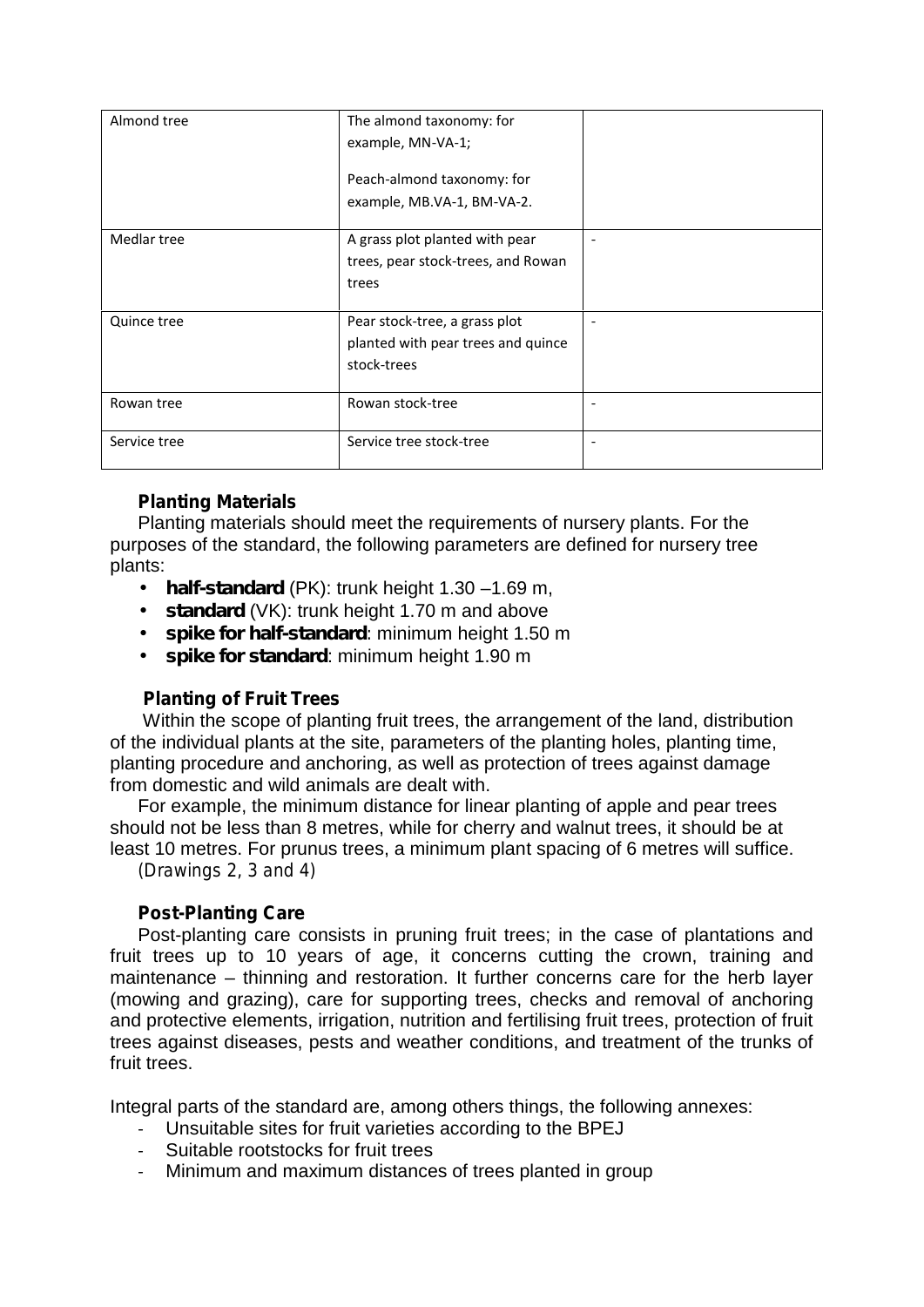fruit plantations in metres

- Preservation assortment of fruit trees (see paper by Ing. Martin Lípa)

### **Standard FRUIT TREES PLANTATION CARE**

#### **Purpose and content of the standard**

The standard defines agrotechnical tasks related to care for fruit trees growing in extensive plantations from the  $10<sup>th</sup>$  year of their lives at a permanent site in which old, regional and local varieties are present. A further component of the standard is the complex problem of pruning fruit trees from their planting time. The standard also mentions care for the herb layer of fruit plantations and care for supporting non-fruit trees, which supplement fruit trees when performing non-productive functions.

The standard does not address care for intensive fruit plantations of trees and bushes, where productive functions dominate over non-productive functions. For this reason, some parameters are determined by way of derogation from purely pomological procedures.

The purpose of the standard is, among other things, to preserve the broad genetic diversity of old, regional and local varieties of fruit trees, which are a long-term component of the landscape of the Czech Republic in the form of orchards, linear plantations and solitary trees. The purpose of the standard is also to ensure a normative framework for the preservation of fruit trees grown in a manner where the production of useful parts is in full harmony with the fulfilment of the non-productive ecological, biological, landscape, historical, social and cultural functions.

## **Planning**

Within the scope of planning, research is conducted in the locality, especially to localise and evaluate trees, to prepare a proposal of measures and to evaluate the herbal layer.

#### **Pruning of Fruit Trees**

This chapter contains pruning techniques and periods, and the size and treatment of pruning cuts. The most important aspect is the division of pruning methods into technological groups according to the purpose.

**Pruning at planting** – its purpose is to establish and train the crowns of young fruit tree saplings and bushes. Pruning at planting includes pruning the fruit tree crown (ORK) and training the fruit trees (O-RV)

*Maintenance pruning* aims to maintain the required growing shape and ensure the long-term good health condition of fruit trees. It is divided into thinning to improve light penetration into the plant - thinning of fruit trees (O-RP), health pruning of fruit trees (O-RZ) and removal of the rootstock suckers (O-OV)

**Rejuvenation pruning** is the reduction of the above-ground system with objective of strengthening the growth stage. It is done mainly on older individuals and is divided into mild rejuvenation pruning of fruit trees (O-RZM), medium rejuvenation pruning of fruit trees (O-RZS) and deep rejuvenation pruning of fruit trees (O-RZH). This should only be used in exceptional cases where a tree does not respond to maintenance, mild or medium rejuvenation pruning.

**Special pruning** (repair) - (O-RO) repairs deficiencies in the development of a tree if the training pruning has not been done properly or the tree has been damaged.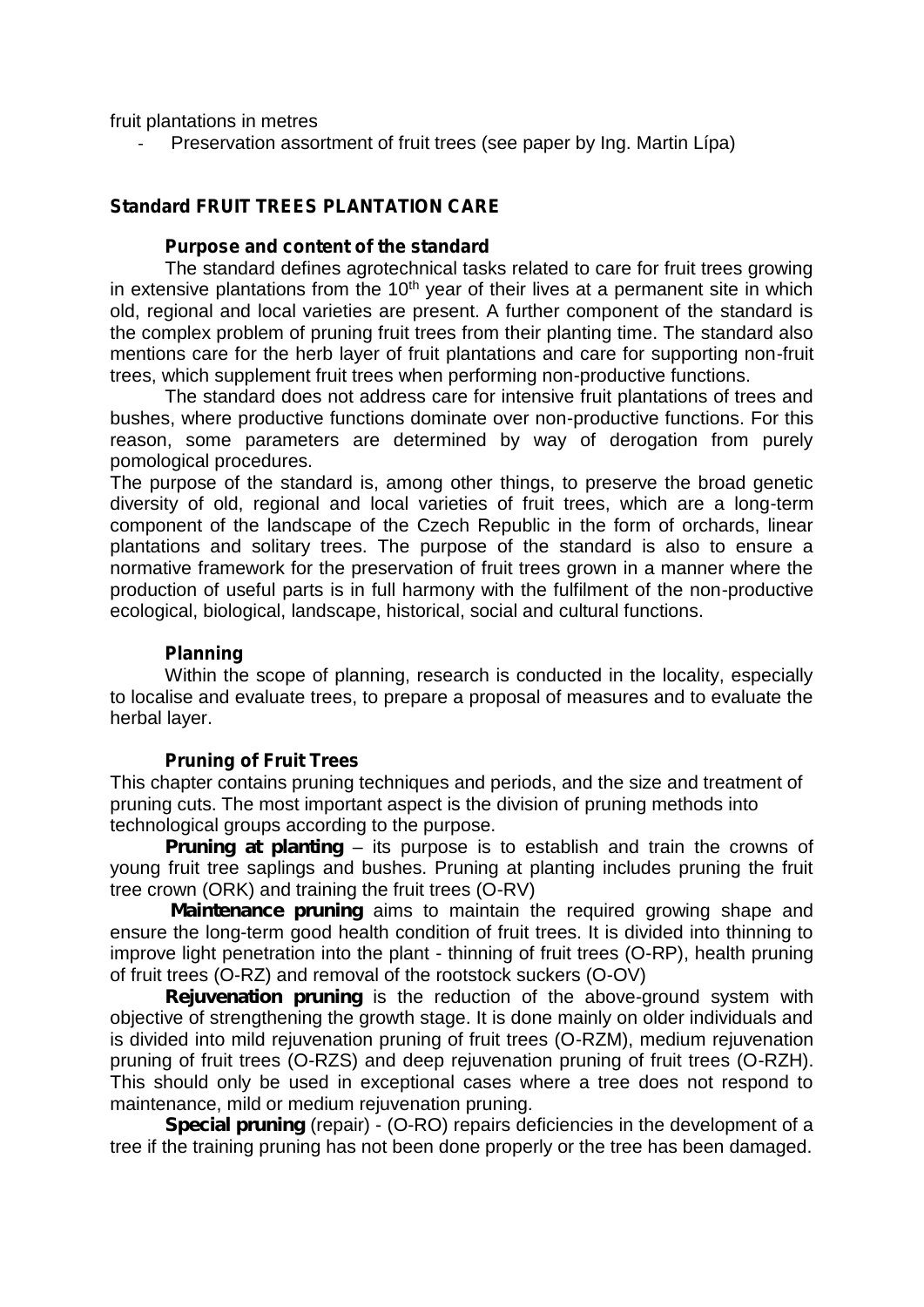## **Care for Fruit Trees**

Care consists in protection against damage from animals and wild game, in fertilising and nutrition (preference of a suitable rootstock, use of legumes in the herb layer, and organic fertilisers) and in protection against diseases and pests, focussing on preventive, mechanical and biological procedures.

## **Care for the Herb Layer**

Care for the herb layer must be performed so that the target trees are not damaged. This mostly concerns maintenance mowing once to twice a year. This may be replaced by grazing of livestock.

## **Care for Supporting Trees**

Trees other than fruit trees that are non-invasive and do not endanger the orchard by transmitting pathogens, and non-competing fruit trees may be present in the plantations. Care is governed by tree planting and pruning standard.

Integral parts of the standard are, among others, the following annexes:

- Examples of desirable and undesirable supporting trees and herbs in the orchard or its vicinity
- Legume species permitted and not permitted for growing in plantations with special care for the herb layer
- Division of fruit species according to growth rate

The approved standards SPPK C02 003 Planting of Fruit Trees in the Agricultural Landscape and SPPK C02 005 Fruit Trees Plantation Care are published on the website http://standardy.nature.cz/schvalene-zneni-standardu/. They are available for download free-of-charge from the specified website (after entering an e-mail address - for sending information in case of future updates of the standard).

The standards comprehensively and clearly address planting and care for fruit trees that grow outside production orchards. The purpose of the standards is especially to preserve the broad genetic diversity of old, regional and local varieties of fruit trees. They should ensure a normative framework for preservation of fruit trees grown in a manner where production is in full harmony with other functions - ecological, biological, landscape, historical, social and cultural. A great benefit is the selection of useful varieties in the form of so-called fruit tree preservation assortments, which are further broken down according to importance into priority, specialised, acceptable, research and local assortments.

Bibliography:

SPPK C02 003:2016 Funk ní výsadby ovocných devin v zemědělské krajin

SPPK C02 005:2016 Pé e o funk ní výsadby ovocných devin

Autor kreseb: Bc. David Ladra

#### **Summary of Content:**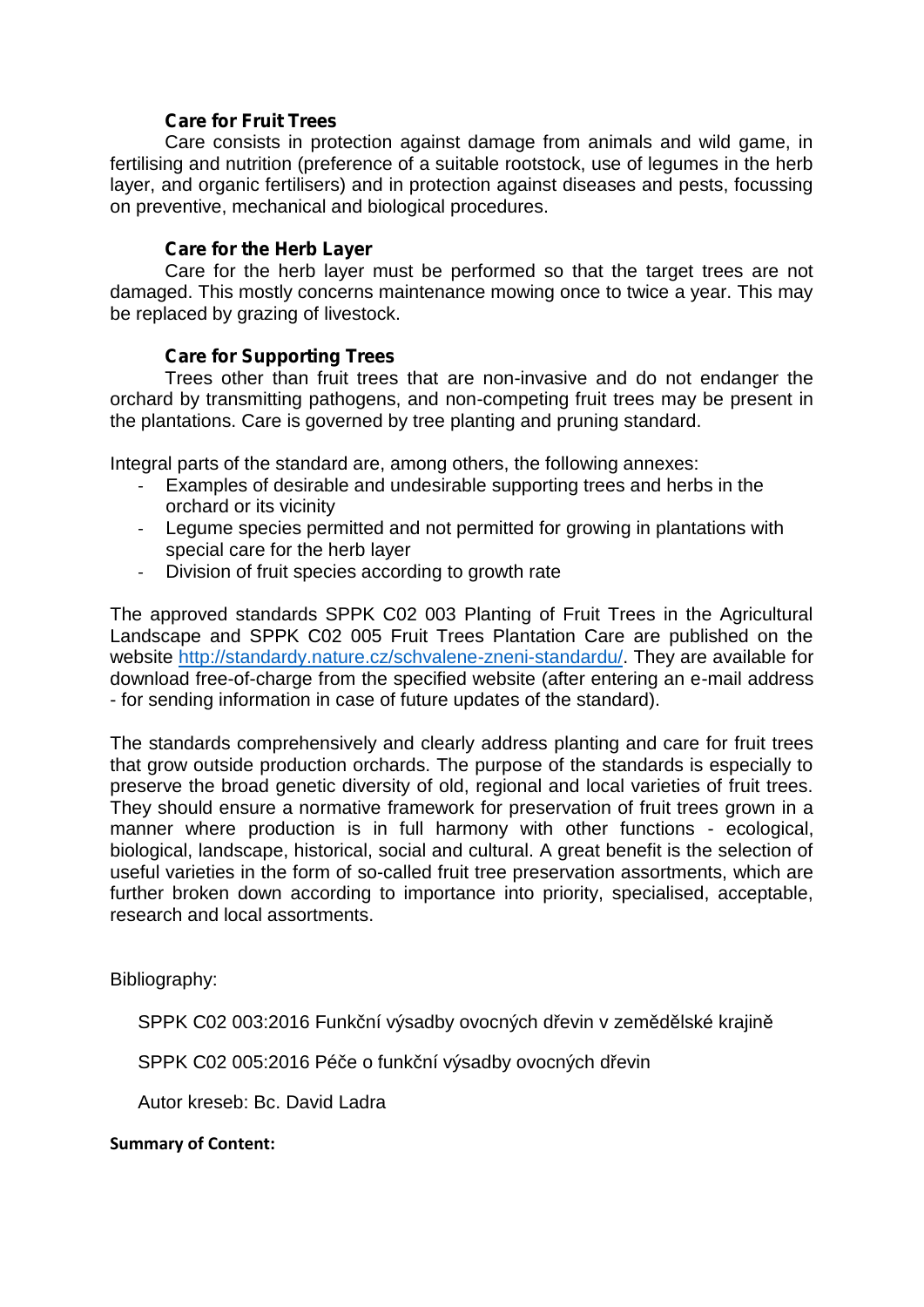**To maintain fruit trees in our landscape and for the successful foundation of extensive fruit tree plantations, the Nature Conservation Agency of the Czech Republic and the Faculty of Horticulture of Mendel University in Brno, in co-operation with experts, have developed 2 standards - conditions summarised in the 2 standards related to fruit trees. The standards Planting of Fruit Trees in the Agricultural Landscape and Fruit Trees Plantation Care. The first standard contains species of fruit trees suitable for plating, recommended rootstocks, and a method of planting and caring for newly planted trees. The second standard - Care for functional Fruit Trees Plantation Care - stipulates how trees should be taken care of after planting, how they should be pruned in course of time and how to maintain the herb layer at the planting site. It includes types of plants suitable as undergrowth in such a plantation, and suitable and unsuitable supporting trees.**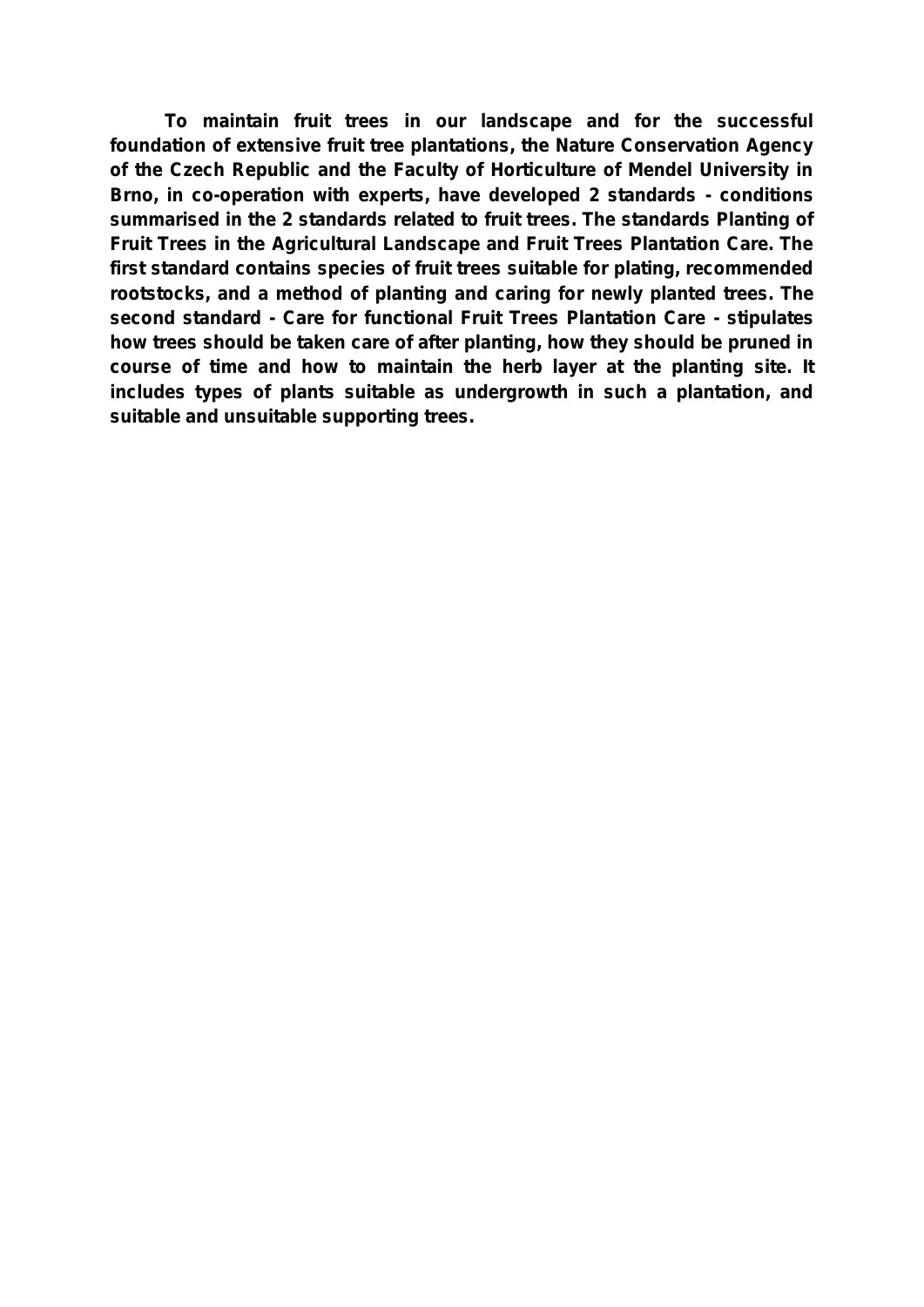

Solitary tree – a suitable species and long-life, vital variety that does not require greater care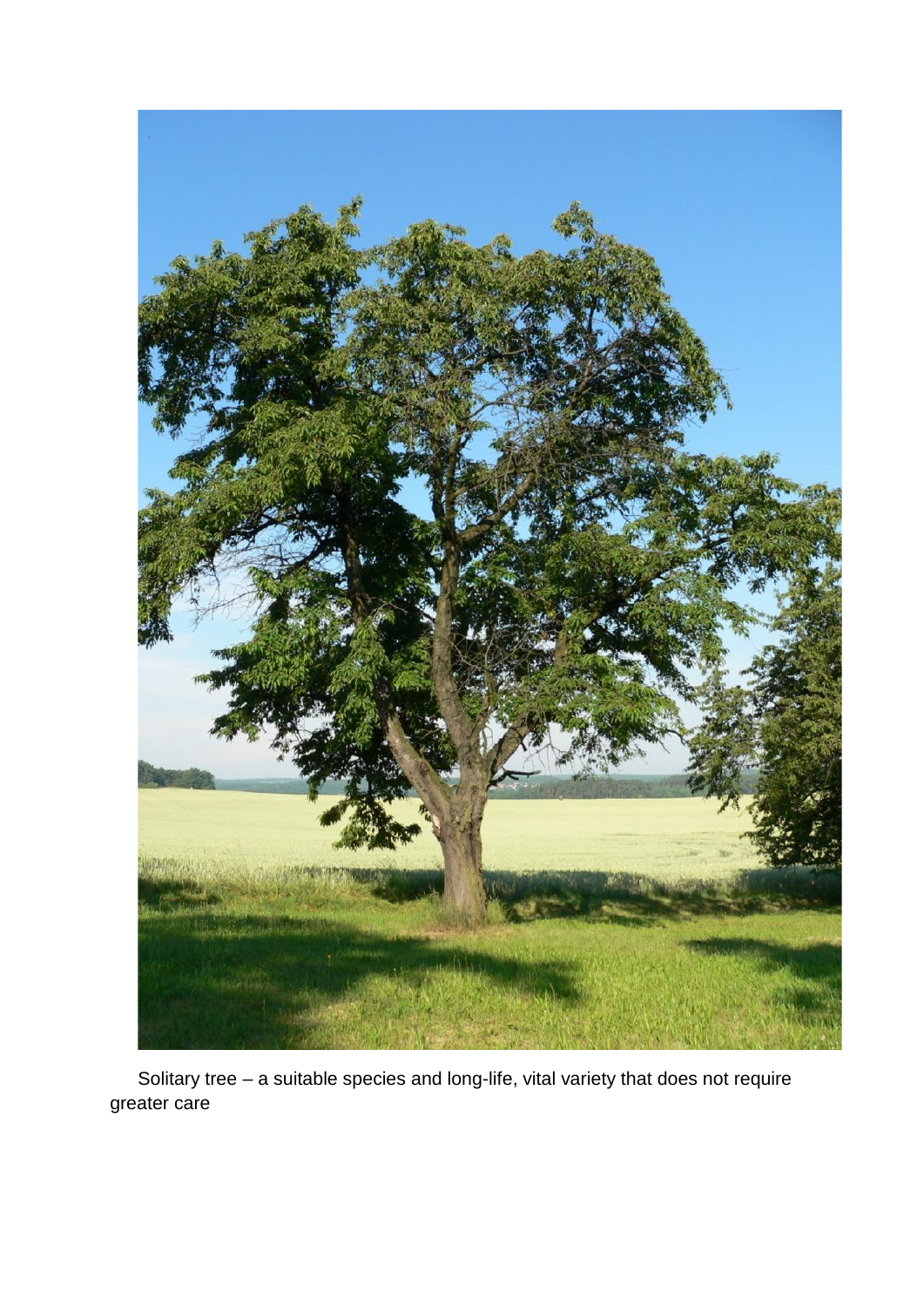

Obr. 1 Výsadba ovocného stromu na rovině  $(5.5.4)$ .

Obr. 2 Výsadba ovocného stromu na svahu  $(5.5.4)$ .

| Legend:                                              |                                                                |
|------------------------------------------------------|----------------------------------------------------------------|
| Fig 1 Planting a fruit tree on level ground (5.5.4). | $\overline{ }$ Fig 2 Planting a fruit tree on a slope (5.5.4). |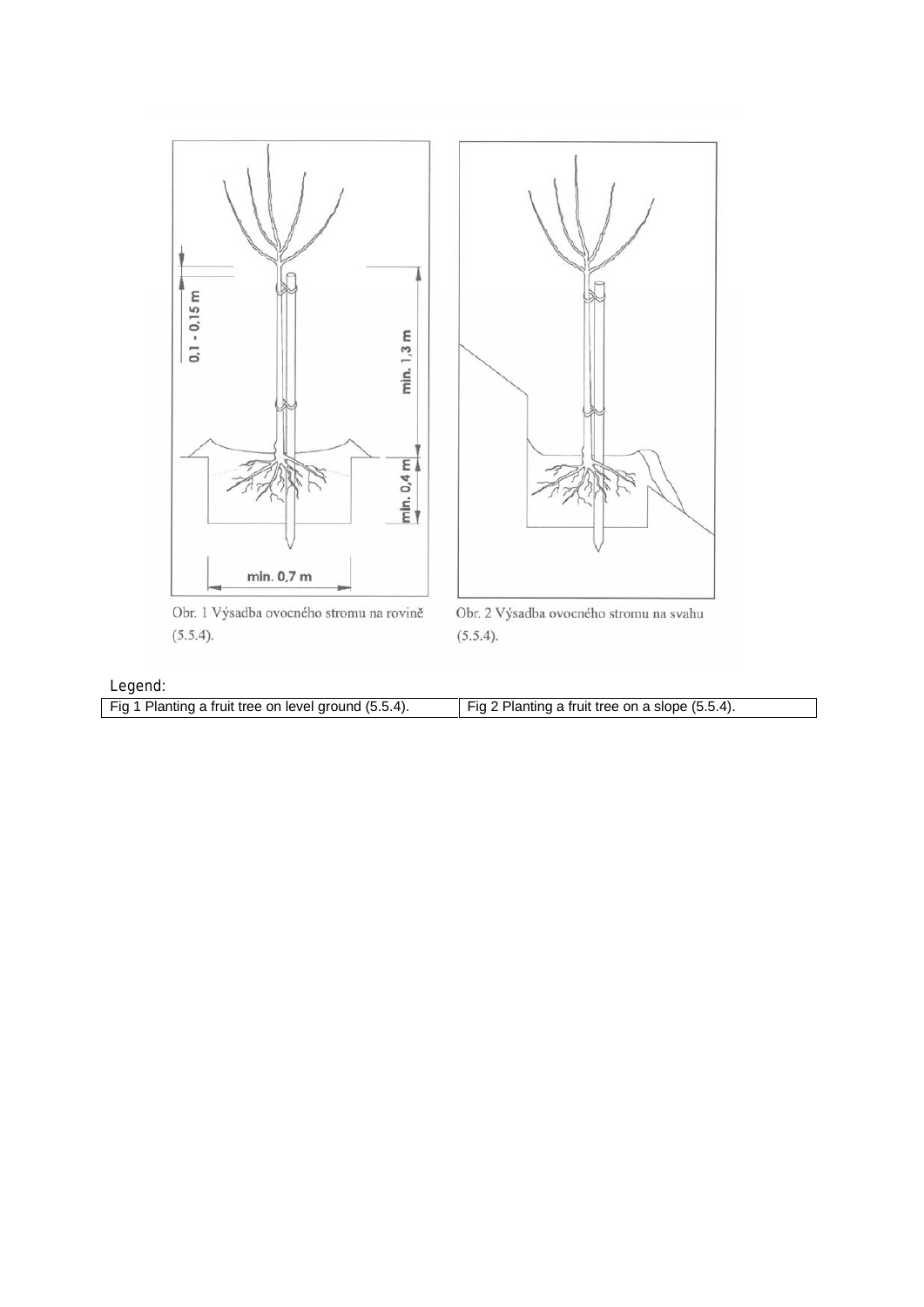

Obr. 3 Ochrana kmene při jednobodovém kotvení - příklady řešení (drátěné pletivo, plast, rákos apod.) (5.7.4).

#### *Legend*:

Fig 3 Protection of the trunk with single-point anchoring – examples of solutions (wire mesh, plastic, reed, etc.) (5.7.4).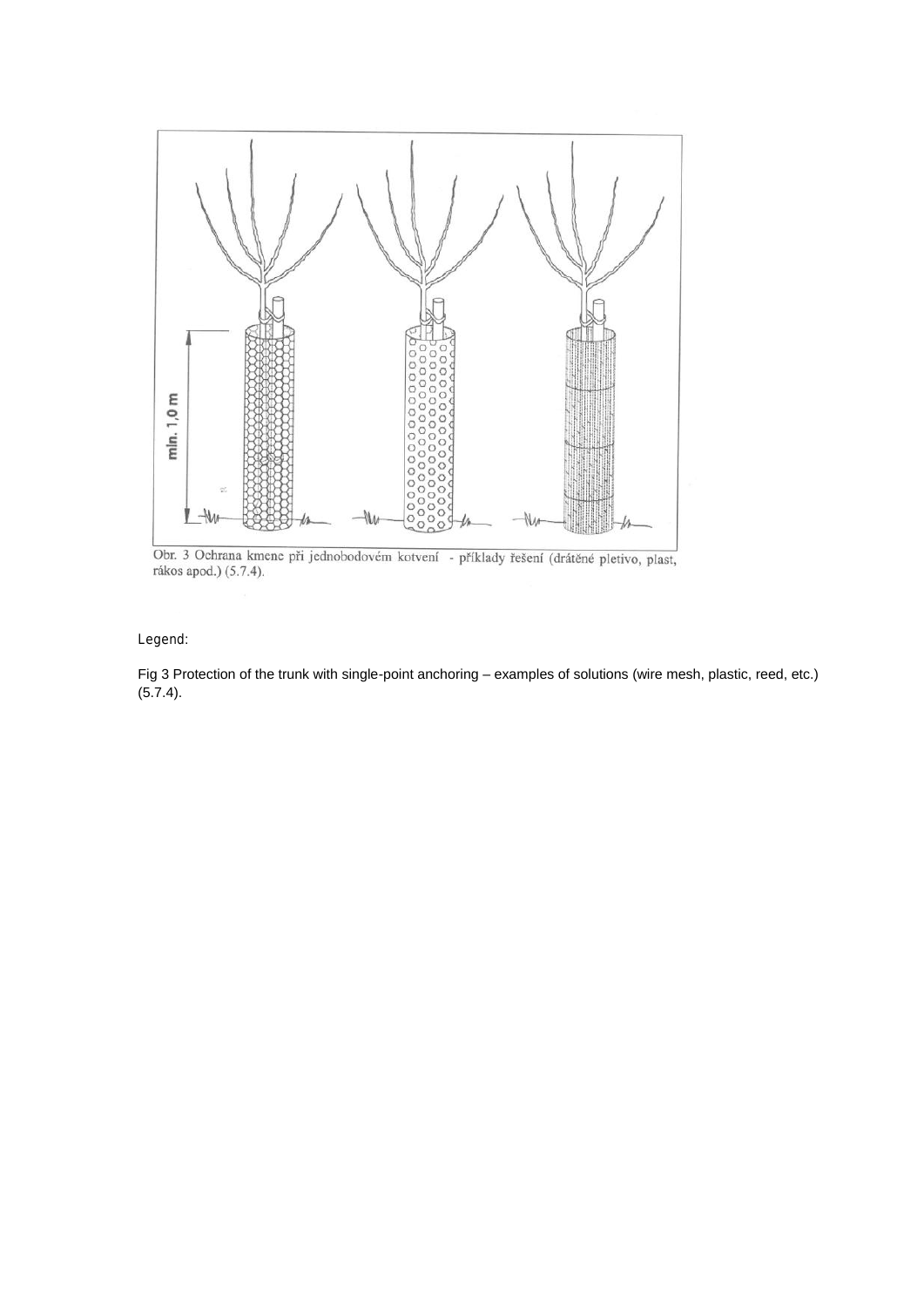



#### *Legend*:

Figure 4 Protection of the trunk with multi-point anchors – examples of solutions (wire mesh, wood) (5.7.5)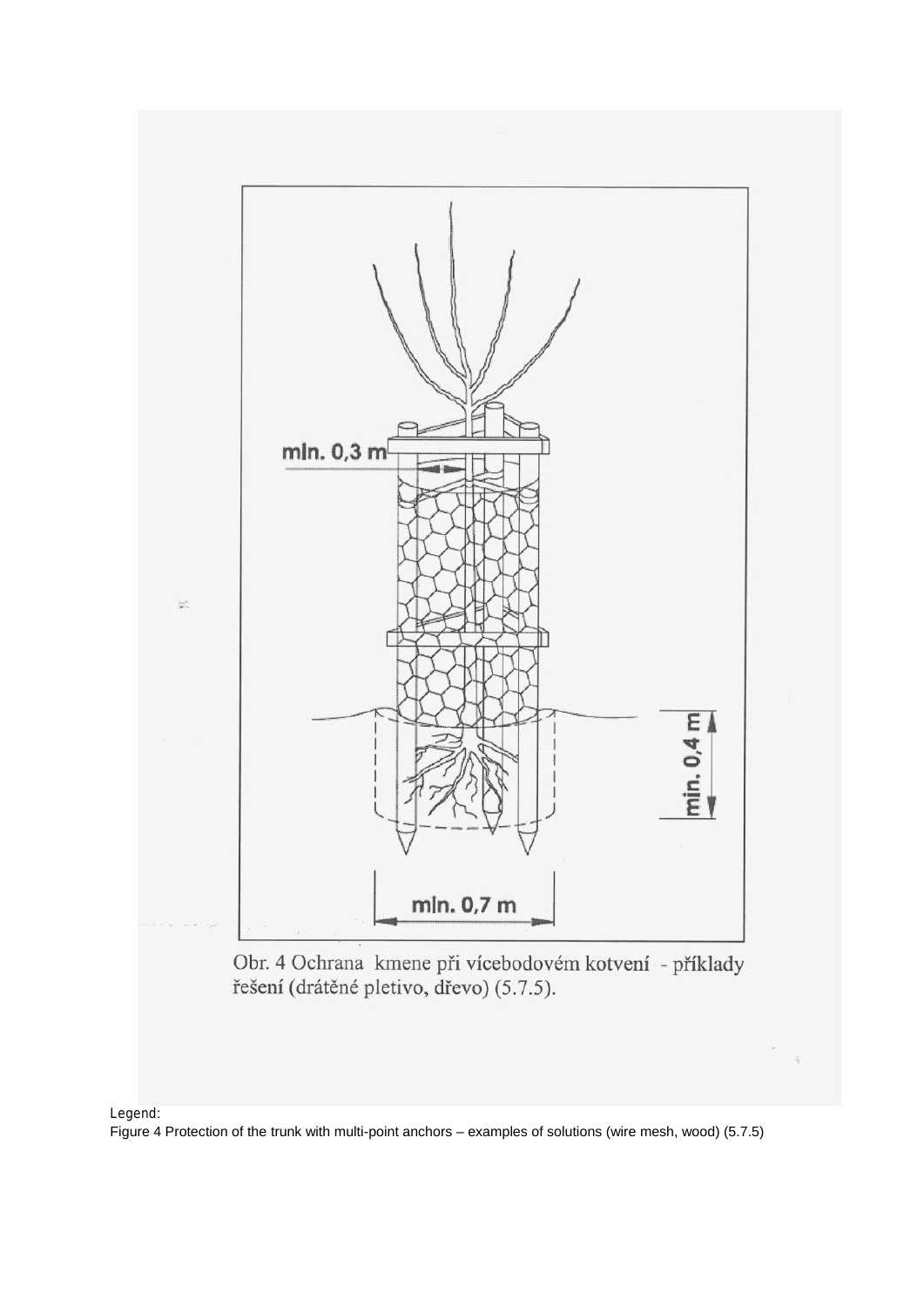About the author:

Ing. Zdena Koberová, zdena.koberova@nature.cz. She works for the administration of the Železné hory Protected Landscape Area, is a member of the Czech Gardening Association and an external associate of the Czech Union for Nature Conservation. She has long been involved in the preservation of large fruit trees in the landscape of East Bohemia. She is involved in the active search for old fruit varieties with the aid of local experts and witnesses, study of archive materials and mapping directly in the field. She is an administrator of gene pool sites, actively searches for parties interested in growing local traditional varieties and promotes fruit-growing heritage through exhibition of fruits.